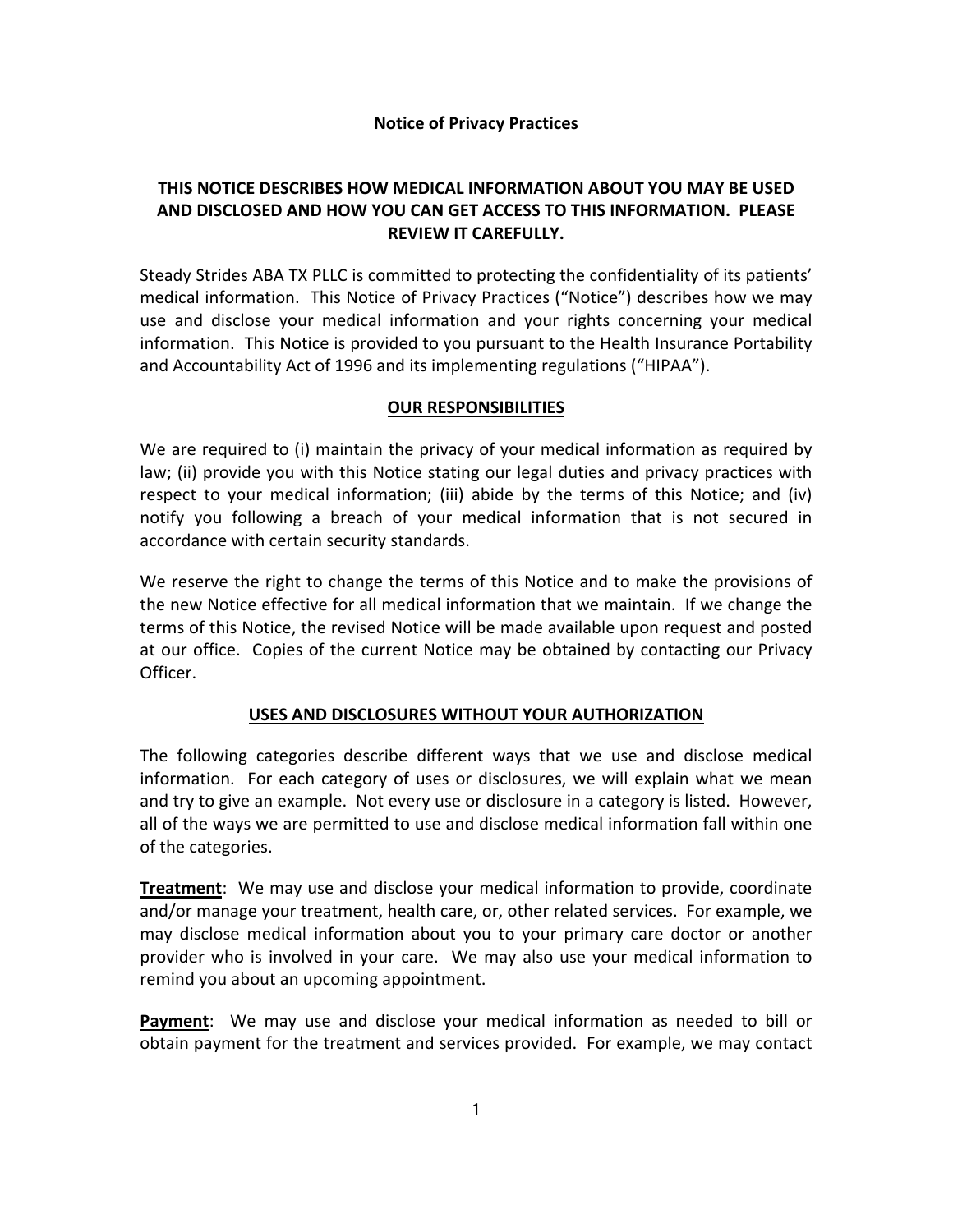your health plan to determine whether it will authorize payment for our services or to determine the amount of your co‐payment or co‐insurance.

**Healthcare Operations**: We may use or disclose your medical information in order to carry out our general business activities or certain business activities. These activities include, but are not limited to, training and education; quality assessment/improvement activities; risk management; claims management; legal consultation; licensing; and other business planning activities. For example, we may use your medical information to evaluate the quality of care we are providing.

**Family and Friends**: We may disclose your medical information to a family member or friend who is involved in your medical care or to someone who helps pay for your care. We may also use or disclose your medical information to notify (or assist in notifying) a family member, legally authorized representative or other person responsible for your care of your location, general condition or death. If you are a minor, we may release your medical information to your parents or legal guardians when we are permitted or required to do so under federal and applicable state law.

**Third Parties**: We may disclose your medical information to third parties with whom we contract to perform services on our behalf. If we disclose your information to these entities, we will have an agreement with them to safeguard your information. Examples of these third parties include, but are not limited to, accreditation agencies, management consultants, quality assurance reviewers, collection agencies, transcription services, etc.

**Required by Law**: We may use or disclose your medical information to the extent the use or disclosure is required by law. Any such use or disclosure will be made in compliance with the law and will be limited to what is required by the law.

**Public Health Activities**:We may disclose your medical information for public health activities. These activities generally include the following:

- ⦁ To prevent or control disease, injury or disability
- ⦁ To report child abuse or neglect
- ⦁ To report reactions to medications or problems with products
- ⦁ To notify people of recalls of products they may be using
- ⦁ To notify a person who may have been exposed to a disease or may be at risk for contracting or spreading a disease or condition
- ⦁ To notify the appropriate government authority if we believe you have been the victim of abuse, neglect or domestic violence. We will only make this disclosure if you agree or when otherwise required by law to the make the disclosure.

**Health Oversight Activities**: We may disclose your medical information to a health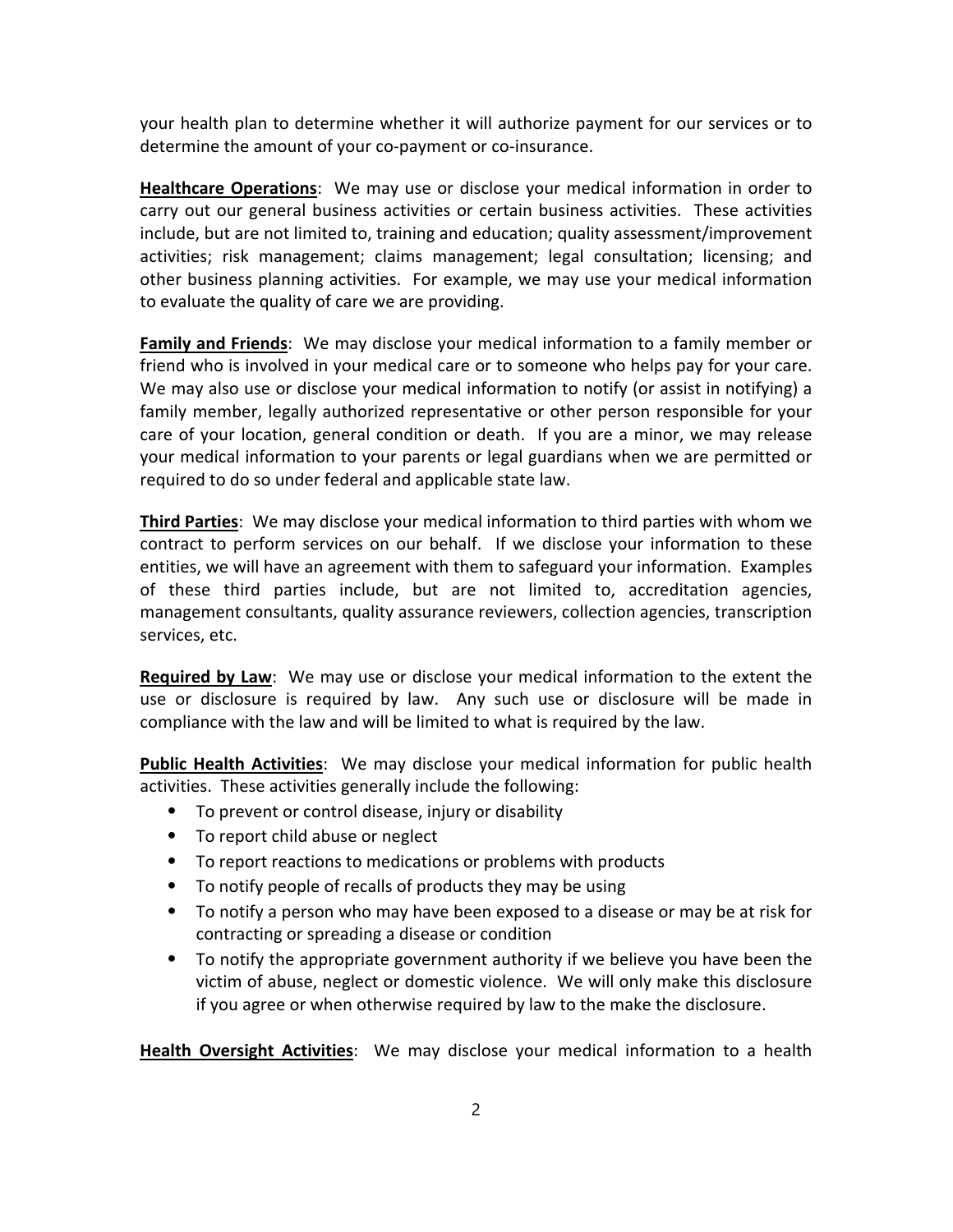oversight agency for activities authorized by law. These oversight activities include, for example, audits; investigations, proceedings or actions; inspections; and disciplinary actions; or other activities necessary for appropriate oversight of the health care system, government programs and compliance with applicable laws.

**Law Enforcement**: We may disclose your medical information to law enforcement in very limited circumstances, such as to identify or locate suspects, fugitives, witnesses or victims of a crime, to report deaths from a crime, and to report crimes that occur on our premises.

**Judicial and Administrative Proceedings**: We may disclose information about you in response to an order of a court or administrative tribunal as expressly authorized by such order.

**To Avert a Serious Threat to Health or Safety**: We may use or disclose your medical information when necessary to prevent a serious and imminent threat to your health or safety or the health and safety of the public or another person. Any disclosure would only be to someone able to help prevent the threat of harm.

**Disaster Relief Efforts**: We may use or disclose your medical information to an authorized public or private entity to assist in disaster relief efforts. You may have the opportunity to object unless it would impede our ability to respond to emergency circumstances.

**Coroners, Medical Examiners and Funeral Directors**: We may disclose medical information consistent with applicable law to coroners, medical examiners and funeral directors only to the extent necessary to assist them in carrying out their duties.

**Organ and Tissue Donation**: We may disclose medical information consistent with applicable law to organizations that handle organ, eye or tissue donation or transplantation, only to the extent necessary to help facilitate organ or tissue donation or transplantation.

**Research**: Under certain circumstances, we may also use and disclose information about you for research purposes. All research projects are subject to a special approval process through an appropriate committee.

**Workers' Compensation**: We may disclose your medical information as authorized by law to comply with workers' compensation laws and other similar programs established by law.

**Military, Veterans, National Security and Other Government Purposes**: If you are a member of the armed forces, we may release your medical information as required by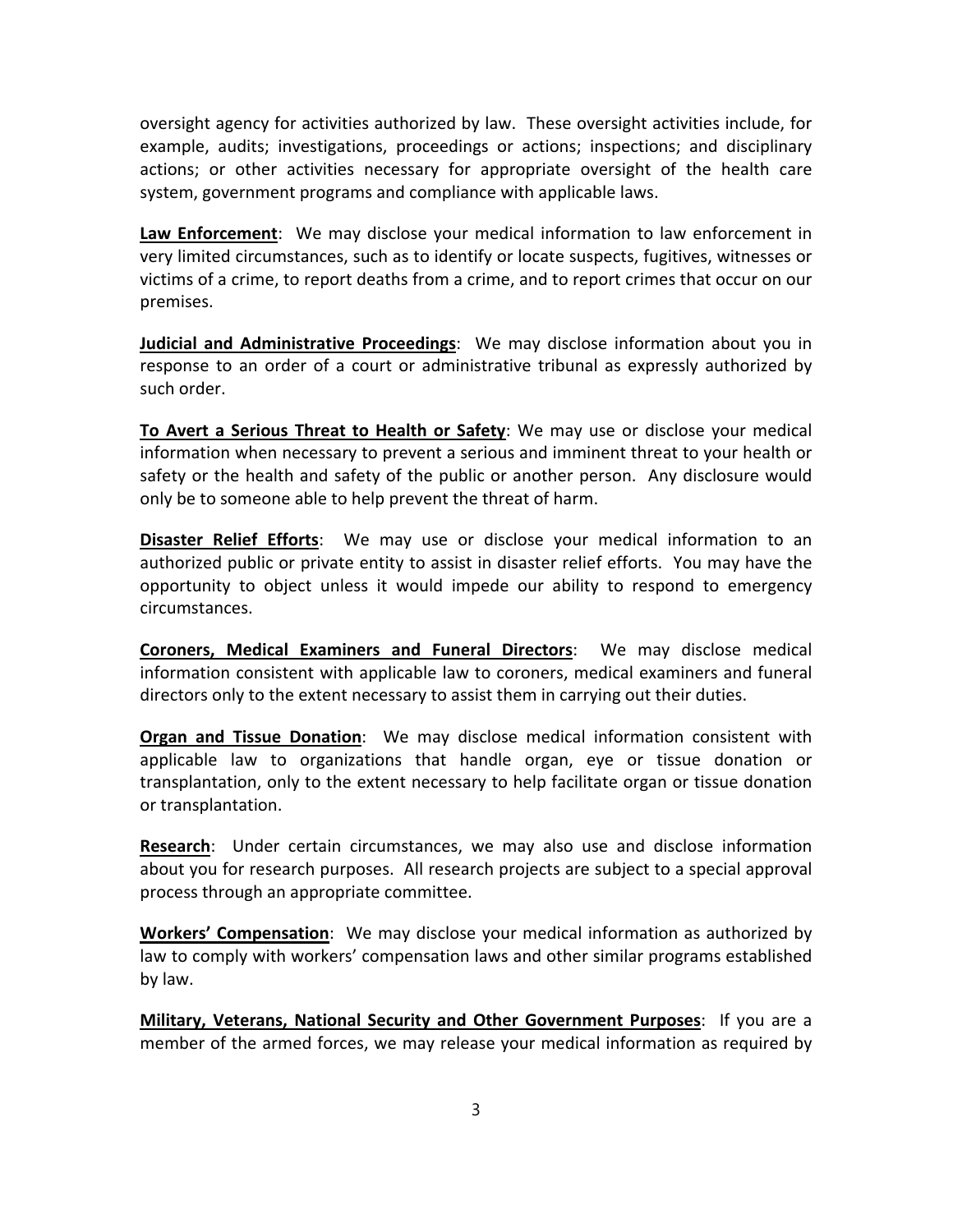military command authorities or to the Department of Veterans Affairs. We may also disclose your medical information to authorized federal officials for intelligence and national security purposes to the extent authorized by law.

**Correctional Institutions**: If you are or become an inmate of a correctional institution or are in the custody of a law enforcement official, we may disclose to the institution or law enforcement official information necessary for the provision of health services to you, your health and safety, the health and safety of other individuals and law enforcement on the premises of the institution and the administration and maintenance of the safety, security and good order of the institution.

## **OTHER USES AND DISCLOSURES REQUIRE YOUR AUTHORIZATION**

If we wish to use or disclose your medical information for a purpose not set forth in this Notice, we will seek your authorization. Specific examples of uses and disclosures of medical information requiring your authorization include: (i) most uses and disclosures of your medical information for marketing purposes; (ii) disclosures of your medical information that constitute the sale of your medical information; and (iii) most uses and disclosures of psychotherapy notes (private notes of a mental health professional kept separately from a medical record). You may revoke an authorization in writing at any time, except to the extent that we have already taken action in reliance on your authorization.

# **YOUR MEDICAL INFORMATION RIGHTS**

Inspect and/or obtain a copy of your medical information. You have the right to inspect and/or obtain a copy of your medical information maintained in a designated record set. If we maintain your medical information electronically, you may obtain an electronic copy of the information or ask us to send it to a person or organization that you identify. To request to inspect and/or obtain a copy of your medical information, you must submit a written request to our Privacy Officer. If you request a copy (paper or electronic) of your medical information, we may charge you a reasonable, cost‐based fee.

Request a restriction on certain uses and disclosures of your medical information. You have the right to ask us not to use or disclose any part of your medical information for purposes of treatment, payment or healthcare operations. While we will consider your request, we are only required to agree to restrict a disclosure to your health plan for purposes of payment or healthcare operations (but not for treatment) if the information applies solely to a healthcare item or service for which we have been paid out of pocket in full. If we agree to a restriction, we will not use or disclose your medical information in violation of that restriction unless it is needed to provide emergency treatment. We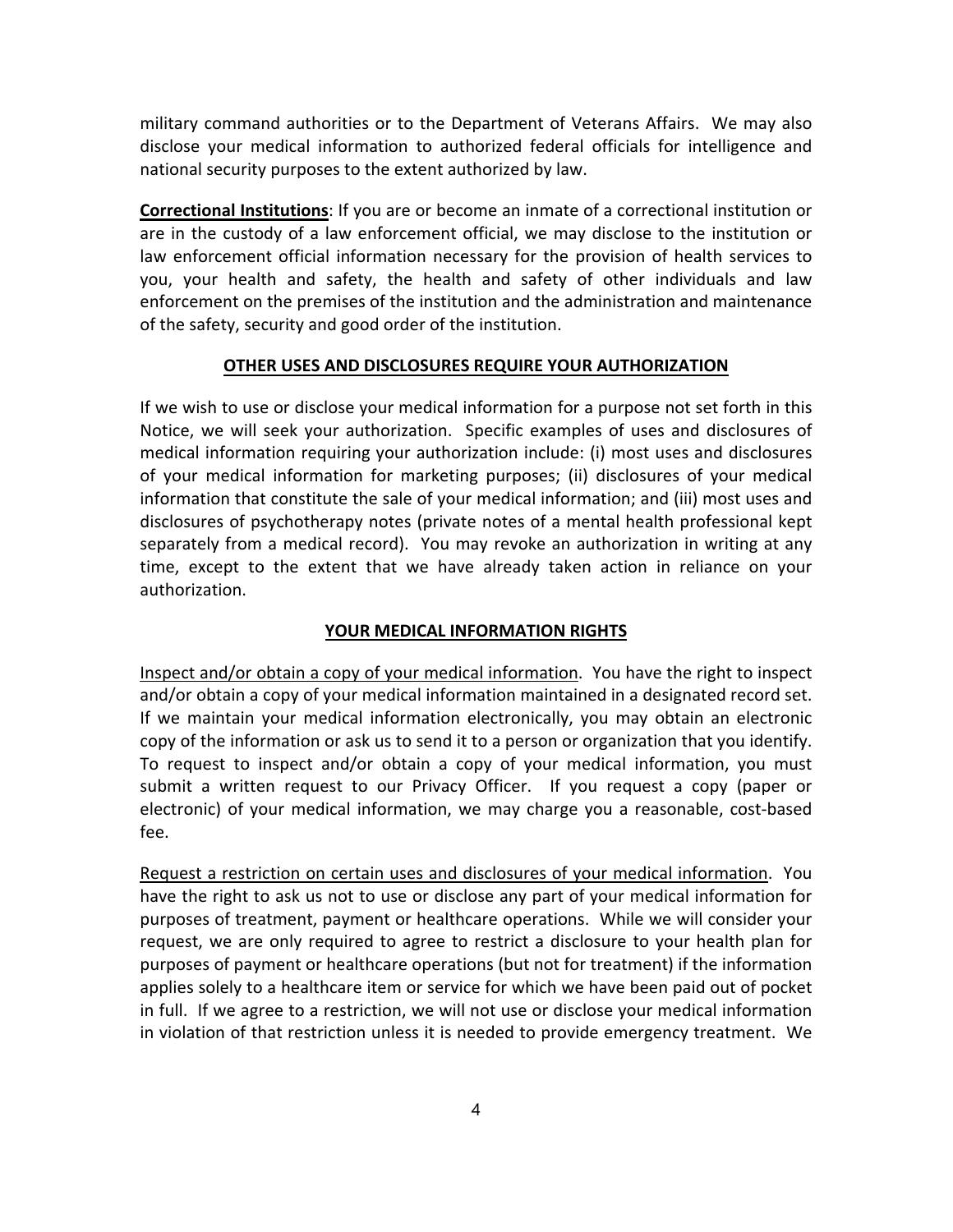will not agree to restrictions on medical information uses or disclosures that are legally required or necessary to administer our business. To request a restriction, you must submit a written request to our Privacy Officer.

Request confidential communications. You have the right to request that we communicate with you in a certain way or at a certain location. For example, you can ask that we only contact you at work or by mail. To request a confidential communication of your medical information, you must submit a written request to our Privacy Officer stating how or when you would like to be contacted. We will not require you to provide an explanation for your request. We will accommodate all reasonable requests.

Request an amendment to your medical information. If you believe that any information in your medical record is incorrect or if you believe important information is missing, you may request that we amend the existing information. To request such an amendment, you must submit a written request to our Privacy Officer.

Request an accounting of certain disclosures. You have the right to receive an accounting of certain disclosures we have made of your medical information. To request an accounting, you must submit a written request to our Privacy Officer. The first accounting you request within a 12‐month period will be provided free of charge. We may charge you for any additional requests in that same 12-month period.

Obtain a paper copy of this Notice. You have the right to obtain a paper copy of this Notice upon request, even if you agreed to accept this Notice electronically. To obtain a paper copy of this Notice, contact our Privacy Officer.

### **STATE LAW**

We will not use or share your information if state law prohibits it. Some states have laws that are stricter than the federal privacy regulations, such as laws protecting HIV/AIDS information or mental health information. If a state law applies to us and is stricter or places limits on the ways we can use or share your health information, we will follow the state law. If you would like to know more about any applicable state laws, please ask our Privacy Officer.

### **QUESTIONS, CONCERNS OR COMPLAINTS**

If you have any questions or want more information about this Notice or how to exercise your medical information rights, you may contact our Privacy Officer by mail at: 475 Oberlin S, Lakewood, NJ 08701 .

If you believe your privacy rights have been violated, you may file a complaint with our